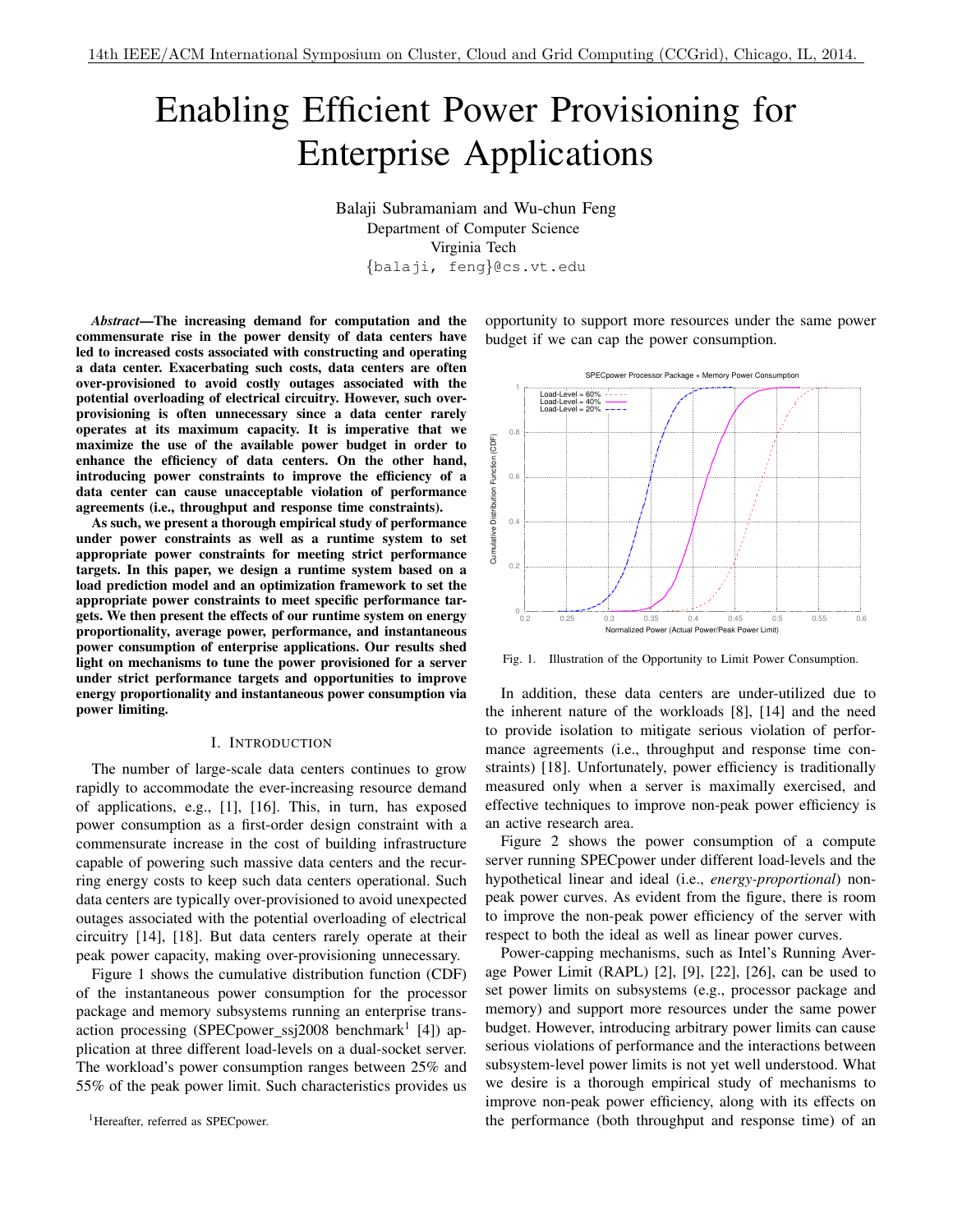

Fig. 2. Illustration of Non-Peak Power Efficiency.

application, and a methodology to place appropriate power caps on the system while meeting strict performance targets.

Towards enabling efficient power provisioning, we propose a methodology to efficiently cap the power consumption of applications by improving the non-peak power efficiency while meeting performance targets. Specifically, our contributions include the following: $<sup>2</sup>$ </sup>

- Accurate models capturing the performance of an application under power limit, while taking into account the interaction between subsystem-level power limits.
- Prediction of current load on the system through statistical models and a multi-dimensional optimization framework to determine power limits on subsystems to maintain throughput while meeting response time constraints.
- A runtime system that leverages the load prediction model and the optimization framework to place appropriate power limits on subsystems.
- An analysis of the effects of a power-constraining runtime system on the energy proportionality, power, and instantaneous power consumption of enterprise applications.

Leveraging the above contributions and using an enterprise transaction-processing application and a web-serving application as representative workloads, we draw *six key inferences*. First, simple, but well defined and studied, basis functions can be used to accurately model the non-linear relationship between performance and subsystem-level power limits. Second, subsystem-level power caps can be tuned to meet strict performance targets. Third, the opportunity to achieve ideal non-peak power efficiency reduces as system utilization decreases. Fourth, power limiting of the memory subsystem does not contribute much to the improvement of non-peak power efficiency. Fifth, mixed workload deployment allows for improvement in energy proportionality at low utilizationlevels relative to single workload deployment. Finally, power limiting narrows the range of instantaneous power consumption, allowing us to support more resources under same power budget.

The rest of the paper is structured as follows. We start

in Section II by giving an overview of the workloads and the RAPL interface used for power management. Section III describes our methodology to model the performance under subsystem-level power limits. In Section IV, we present our runtime system to minimize power while meeting strict performance targets. The runtime system leverages a load prediction model and an optimization framework. We describe our empirical results on the effects of subsystem-level power limits on energy proportionality, power efficiency, and instantaneous power consumption in Section V. Related research is described in Section VI, and Section VII concludes the paper.

#### II. BACKGROUND

We provide an overview of the transaction processing application (SPECpower benchmark), the web serving application (SPECweb2009 benchmark<sup>3</sup> [6]) and RAPL interfaces. Specifically we discuss the details of the benchmark and the features of the RAPL interfaces.

#### *A. Overview of SPECpower Benchmark*

SPECpower is an industry-standard benchmark that measures both the power and performance of a server node. The workload captures a server-side Java transaction processing application, which is based on the SPECjbb2005 benchmark. The system setup consists of two machines: the system under test (SUT) and the control and collection system (CCS).

The SPECpower benchmark is a graduated workload, i.e., it runs the workload at different *load-levels* and reports the power and performance at each load-level [5]. The benchmark uses a calibration phase to determine the maximum throughput possible and it is set as the throughput target for 100% loadlevel. The target for the rest of the load-levels is calculated as a percentage of the throughput target for 100% load-level. For example, if the throughput target for 100% load-level is 100,000, then the target for 70% load-level is 70,000, 60% is 60,000, and so on. The throughput is measured in server-side Java operations per second (ssj ops).

#### *B. Overview of SPECweb Benchmark*

SPECweb is an industry standard benchmark for measuring front-end web server performance. It allows the user to measure performance based on the request handling capability and response time maintained by a server node. The benchmark consists of four different components: clients, web server (system under test – SUT), back-end simulator (BeSim), and prime client.

The main performance and power metric for the benchmark is simultaneous user sessions (SUS) and SUS/watt respectively. In addition to SUS, the SPECweb benchmarks adds two different response time performance metrics, namely *TIME GOOD* and *TIME TOLERABLE*. By default, 95% and 99% of the requests should have response time less that *TIME GOOD* and *TIME TOLERABLE* respectively. Because response time is important for web serving applications, the constraints are based on the 95th or 99th percentile response

<sup>2</sup>This is a follow-up paper to our previous work described in [26]

<sup>&</sup>lt;sup>3</sup>Hereafter, referred to as SPECweb.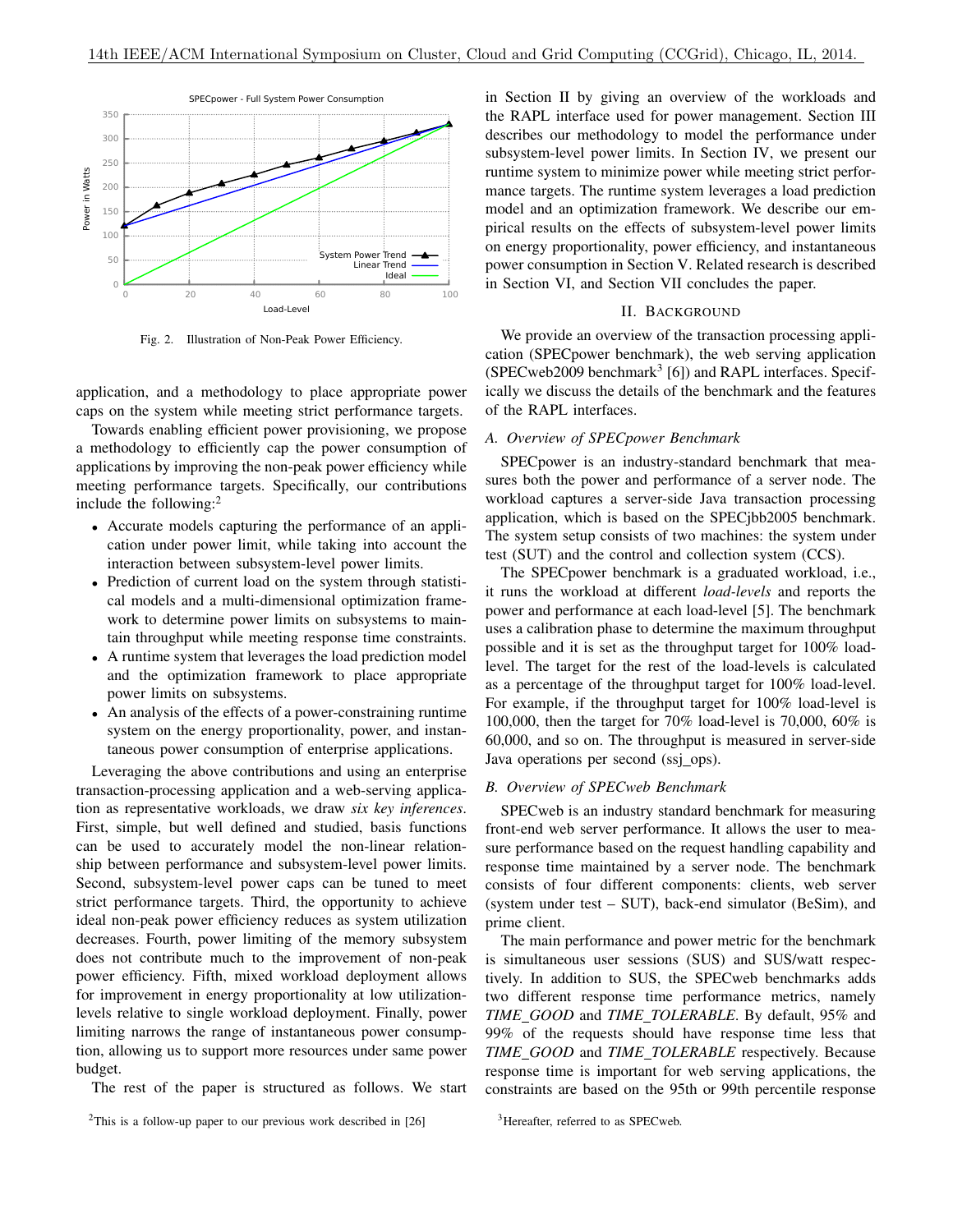time (instead of the average). Meeting such strict response time constraints is challenging from the perspective of power management. Similar to SPECpower, we can control the benchmark parameters to execute the benchmark at different *load-levels* i.e., different SUS. This benchmark also allows us tweak a set of input parameters. We refer the reader to [25] for a full list of configurable parameters.

# *C. Intel's Running Average Power Limit (RAPL) Interfaces*

RAPL debuted in Intel Sandy Bridge processors. The RAPL interfaces provide mechanisms to enforce power consumption limits on a specific subsystem. The RAPL interfaces can be programmed using the model-specific registers (MSRs). MSRs are used for performance monitoring and controlling hardware functions. These registers can be accessed using two instructions: (1) *rdmsr*, short for *read model-specific registers* and (2) *wrmsr*, short for write model-specific registers.

RAPL interfaces operate at the granularity of a processor socket. The server platforms provide control over three domains (i.e., subsystems): (1) package (PKG), (2) power plane 0 (PP0),<sup>4</sup> and (3) DRAM. Each domain consists of its own set of RAPL MSR interfaces. On a server platform, RAPL exposes four capabilities: power limiting,<sup>5</sup> energy metering,<sup>6</sup> performance status, and power information. We refer the reader to the Intel software developer's manual [2] and existing literature [22], [26] for more information on RAPL interfaces.

## III. MODELING PERFORMANCE UNDER POWER LIMIT

It is unclear how subsystem-level power limits will affect the throughput and the response time of the benchmarks, particularly satisfying the constraints based on 99th-percentile response times. Therefore, in this section, we model the relationship between performance (i.e., throughput and response time) and subsystem-level power limits to facilitate the design of a runtime system. In case of the SPECweb benchmark, we take the response time constraints into account (i.e., *TIME GOOD* and *TIME TOLERABLE*) in addition to the throughput.

First, we provide details of our experiment setup and the configurations used for each workload. Next, we provide an overview of non-linear models and their mathematical forms. Finally, we discuss our experiences in modeling the relationship between performance and subsystem-level power limits. We then use these models to design a runtime system using a load prediction model and an optimization framework in Section IV and evaluate our framework with different performance requirements on a real system in Section V.

## *A. Experimental Setup*

The SUT is a dual-socket and dual-memory node setup with two Intel Xeon E5-2665 processors for a total of 32 cores when hyperthreading is ON. It has 256 GB of memory. Watts Up power meter is used for full system power measurements. In all our experiments, we use the least possible value as the sliding (time) window for power limiting (i.e., 976 microseconds).

*1) Setup for SPECpower:* The CCS has an Intel Xeon E5405 processor with dual quad cores and 8 GB of RAM. We used all the cores in SUT for our experiments. Eight JVMs with four threads each were used. The four threads in each JVM were pinned to two adjacent physical cores on the SUT. To further enhance the performance of the SUT, we enabled large page memory (HugeTLB) support and set aside 32 GB for huge page allocation. Note that HugeTLB support is enabled only for SPECpower. In order to provide consistent performance results in all our experiments, we fix the *input.load level.target max throughput* parameter to achieve the same performance. It was set to 140,000 ssj ops for each JVM for a total of 1,120,000 ssj\_ops for the entire run. In all our experiments, 100% load-level corresponds to  $1,120,000 \text{ ss}$  ops.<sup>7</sup> We changed the runtime to 120 seconds using the *input.load level.length seconds* parameter.

*2) Setup for SPECweb:* We used 26 clients, 1 prime client and 2 Besim for our experiments. The prime client is an Intel Xeon E5405 processor with two quad cores and 8 GB of RAM. The Besims had two dual core AMD Opteron 2218 processors with 4 GB of RAM. In this paper, we benchmark only the SPECweb\_PHP\_Ecommerce workload. We used a Apache installation with php module as our web serving application. We setup a bonded Ethernet link with the available ports on the SUT to enable data transmission upto 2 Gbps. Note that the bonded Ethernet link is only setup for SPECweb. Because the network bandwidth is saturated at 13000 SUS, 100% loadlevel corresponds to 13000 SUS in all our experiments with SPECweb. In addition to the load-level, we also maintain the response time constraints. By default, 95% (*TIME GOOD* parameter) and 99% (*TIME TOLERABLE* parameter) of the requests need to have response times less than 3 and 5 seconds, respectively. These response time constraints are used in the compliant runs. The load-level is changed by manually modifying the SIMULTANEOUS SESSIONS parameter. We modified the RUN\_SECONDS input parameter to 420 seconds. Since we focus only on the processor package and memory power management, we load all the data associated with the Ecommerce workload into RAMFS to keep the data set in memory and minimize the involvement of disks.

## *B. Overview of Non-linear Models*

Non-linear models are widely used in a variety of scientific fields. In our case, we use non-linear models to capture the relationships between the throughput, response time, and subsystem-level power limits for SPECpower and SPECweb benchmarks.

Through our experimental data, we determined that two non-linear forms (Gompertz's and Power-Law model) are sufficient to capture the relationships required to design an

<sup>4</sup>PP0 subsystem includes components such as ALUs, FPUs, L1 and L2 caches [3].

<sup>5</sup>RAPL maintains an average power limit over a sliding window instead of enforcing strict limits on the instantaneous power.

<sup>6</sup>The DRAM RAPL domain's energy consumption includes the DRAM modules' energy consumption.

<sup>7</sup>This value was determined by averaging 10 calibration runs.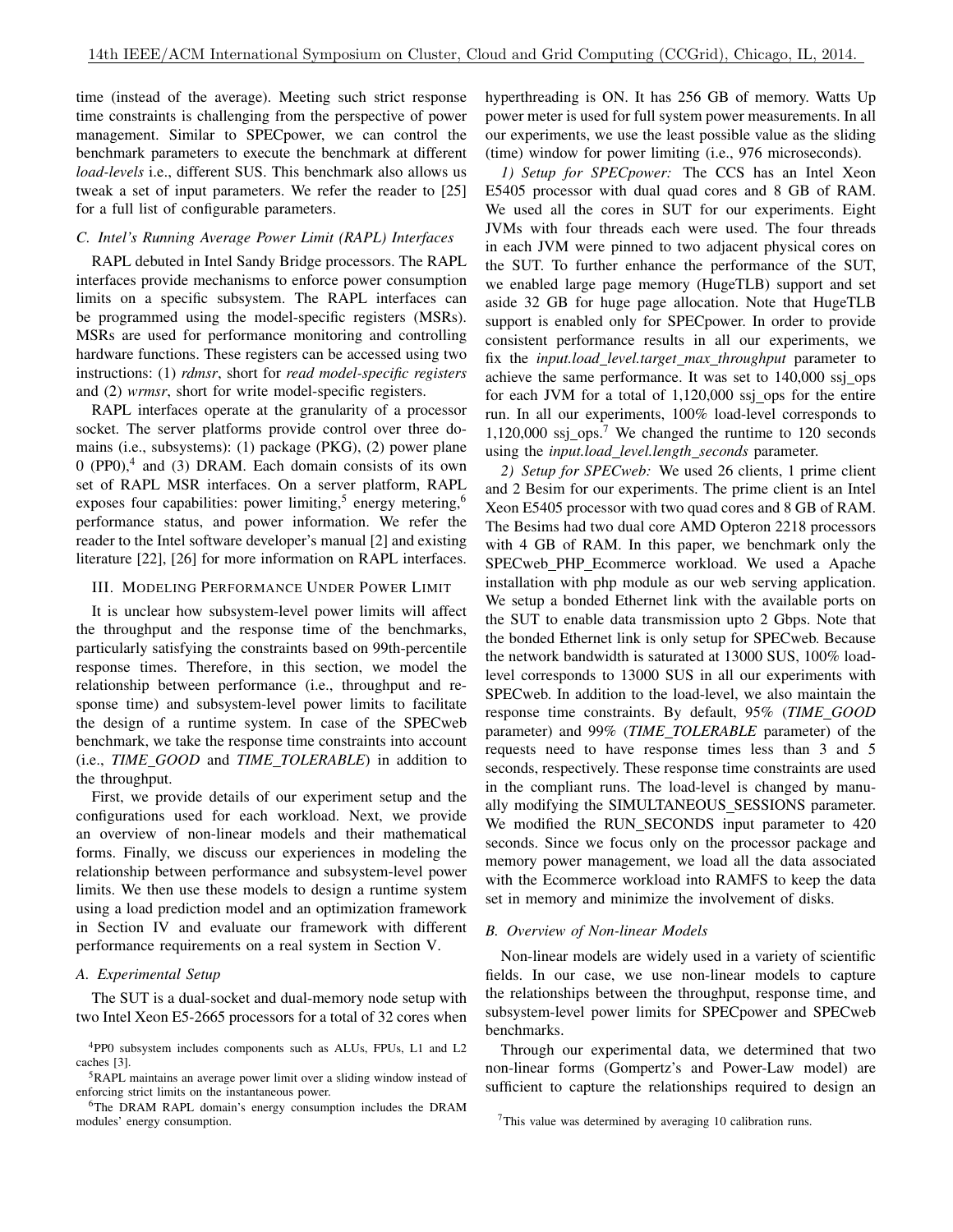optimization framework.<sup>8</sup> Table I presents mathematical forms of these models. We chose the most basic form of these models for simplicity. In Sections III-C, we use these basic forms to capture the non-linear relationship between throughput, response times and power limits.

TABLE I MODELS AND THEIR MATHEMATICAL FORMS

| Model Name      | Function                         |  |  |  |
|-----------------|----------------------------------|--|--|--|
| Gompertz Model  | $\alpha(e^{\beta e^{\gamma x}})$ |  |  |  |
| Power-Law Model | $(\alpha x^{\beta}) + \gamma$    |  |  |  |

## *C. Performance Under Power Limit*

To model performance under a power limit, we use a nonlinear regression approach in which a non-linear mathematical model is used to describe the relationship between the response variable and the predictor variables. In general, modeling involves the collection of a data set, followed by the creation of the model.

TABLE II DATA SET USED

| <b>Benchmark</b> | <b>Power Limit Ratios</b>                                                            |
|------------------|--------------------------------------------------------------------------------------|
|                  | $\{PP0_1, PP0_2\}X\{DRAM_1, DRAM_2\}$                                                |
| <b>SPECpower</b> | $\{1.00, 0.90, 0.80, 0.70, 0.60, 0.50, 0.40, 0.30, 0.20,$                            |
|                  | $0.10$ X {1.00, 0.95, 0.90, 0.85, 0.81, 0.76, 0.71, 0.67,                            |
|                  | 0.62, 0.57                                                                           |
| <b>SPECweb</b>   | $\left[\{1.00, 0.90, 0.81, 0.71, 0.62\} \times \{1.00, 0.98\}\right], \left[\{0.87,$ |
|                  |                                                                                      |
|                  | 0.50, 0.40} $X \{0.96, 0.95\}$ , $\{0.59, 0.53, 0.46, 0.40,$                         |
|                  | 0.34} X {0.95, 0.94}], [{0.39, 0.35, 0.32, 0.29, 0.26} X                             |
|                  | ${0.94.0.93}$                                                                        |

A description of the data set is given in Table II. Note that the data is presented as Cartesian products (i.e.,  $AXB$  is set of all pairs of (a, b) where  $a \in A$  and  $b \in B$ ). In our experiments, the data set for SPECpower uses 10 different power limits for both PP0 and DRAM subsystems. For SPECweb, we use 25 PP0 power limits and 10 DRAM power limits. We do not include the results of the power limiting of the package subsystem in this paper because our experiments reveal that all the power savings comes from the PP0 subsystem when we limit the power consumption of the package subsystem [26]. The relationship between performance and power limit ratio is modeled instead of using the actual power limit, as ratios act as a good system independent metric. These ratios are calculated as follows:

Power Limit Ratio = 
$$
\frac{Power Limit on the Subsystem}{Higher Power Limit Used}
$$

For SPECpower, we collect the data at 100% load-level using the *load level.target max throughput* parameter and running it through every possible combination of power limits for a

<sup>8</sup>We investigated creating models using several non-linear forms such as exponential, power law, logistic, monomolecular and Gompertz model. However, we only discuss the models that best fit our data in this paper.

total of 100 data points. In case of SPECweb, we use five different combinations of data sets as shown in Table II. Each of the combination corresponds to running SPECweb at loadlevels between 100% and 20% in steps of 20. We make sure that the response time metrics are satisfied while collecting the data since SPECweb is a latency-sensitive application. The non-linear models are built using R [7]. Specifically, we use the nls2() package to perform non-linear regression.

Root mean square error (RMSE) is used to determine the quality of fit of our models. By definition, residual is the difference between the observed value and predicted value, as shown in Equation (1), where  $Y_i$  is the observed value,  $f()$  is the model, and  $f(X_i)$  represents the predicted value as estimated by the model. The RMSE for a model is calculated as shown in Equation (2), where  $N$  is the number of predictions.

$$
Residual = (Y_i - f(X_i))
$$
\n(1)

$$
RMSE = \frac{\sqrt{\sum Residual^2}}{N}
$$
 (2)

We are interested in modeling the upper bounds as these upper boundary conditions will later be used to determine subsystem-level power limits to minimize the power consumption given performance constraints using an optimization framework. We also model the interaction term for understanding the effects of simultaneously changing the power limits on two different subsystems. Figures 3 and 4 show our non-linear models for subsystem-level power limiting of SPECpower and SPECweb, respectively. The figures also show how we use the data set in Table II to identify the upper bounds. The curves  $f(x)$ ,  $f(x)$ , and  $f(x)$  represent our model for the boundaries. For SPECpower, throughput is indirectly modeled using load-levels achieved (i.e., as a percentage of maximum throughput possible). The throughput of SPECweb is indirectly modeled as a percentage of maximum SUS possible. The power constraints placed on subsystems limit the maximum possible operations processed by the SPECpower benchmark, which is clearly evident in Figure 3. Similar behavior can be seen for SPECweb. There are three parts in the model: PP0 power limit ratio – f1(), DRAM power limit ratio – f2(), and the interaction term  $- f3()$ , which is the product of both those ratios. Each of the terms is modeled separately to keep the basic forms of the models used for non-linear regression simple. Table III summarizes our models, their parameters, and quality of fit.

# IV. RUNTIME SYSTEM

The runtime consists of three parts: load-level detection, the optimization framework and the algorithm for the runtime system. We describe each of these components in rest of the section.

# *A. Load-Level Detection*

The runtime system should detect the load-level of the application in order to set appropriate power limits. To facilitate this process, we used last-level cache misses (LLCM) per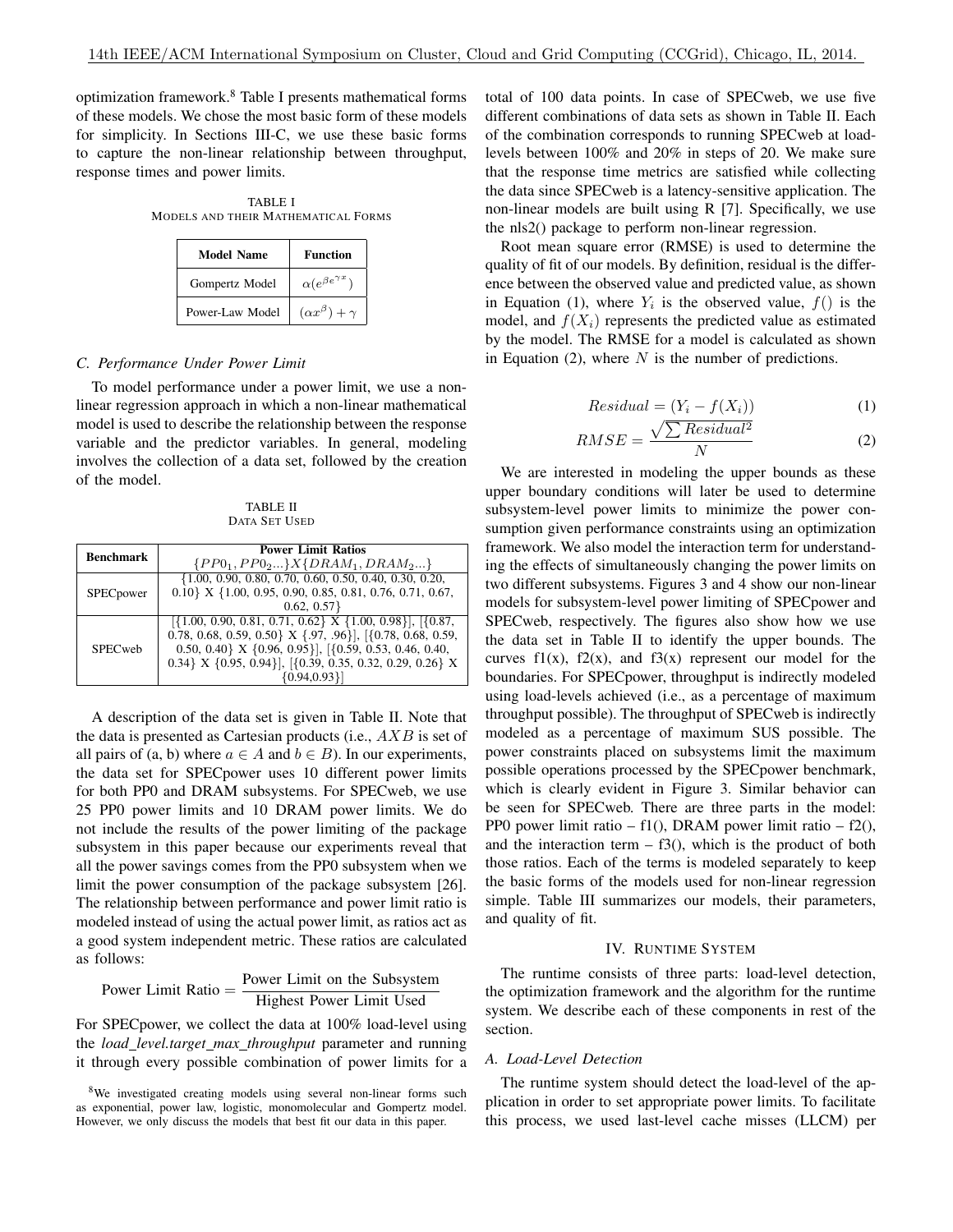

Fig. 4. Models for SPECweb – Left: PP0 Power Limit Bounds, Center: DRAM Power Limit Bounds, and Right: Interaction Term Bounds

TABLE III MODELS AND THEIR PARAMETERS FOR PERFORMANCE MODELING UNDER POWER LIMIT. SEE TABLE I FOR BASIC FORMS OF THE MODELS. RMSE = ROOT MEAN SQUARED ERROR.

| <b>Predictor</b>     | <b>Model Name</b> | $\alpha$ | ß        | $\gamma$ | <b>RMSE</b> |  |  |
|----------------------|-------------------|----------|----------|----------|-------------|--|--|
| <b>SPECpower</b>     |                   |          |          |          |             |  |  |
| PP0 power limit      | Gompertz          | 98.66    | $-3.95$  | $-5.95$  | 1.08        |  |  |
| ratio- $f1(x)$       |                   |          |          |          |             |  |  |
| DRAM<br>power        | Power Law         | 105.11   | 4.42     | $-1.31$  | 1.41        |  |  |
| ratio-<br>limit      |                   |          |          |          |             |  |  |
| f2(x)                |                   |          |          |          |             |  |  |
| Interaction term     | Gompertz          | 100.67   | $-3.29$  | $-5.95$  | 1.75        |  |  |
| $-f3(x)$             |                   |          |          |          |             |  |  |
| <b>SPECweb</b>       |                   |          |          |          |             |  |  |
| PP0 power limit      | Gompertz          | 99.87    | $-12.58$ | $-7.53$  | 0.39        |  |  |
| ratio $-f1(x)$       |                   |          |          |          |             |  |  |
| <b>DRAM</b><br>power | Power Law         | $-45.80$ | $-16.30$ | 152.6    | 1.05        |  |  |
| ratio-<br>limit      |                   |          |          |          |             |  |  |
| f2(x)                |                   |          |          |          |             |  |  |
| Interaction term     | Gompertz          | 99.59    | $-10.62$ | $-7.43$  | 0.28        |  |  |
| $-f3(x)$             |                   |          |          |          |             |  |  |

second (LLCM/S) as an indicator to determine the load-level. LLCM is a good indicator of performance for a variety of applications as shown in [13], [19]. The relationship between LLCM/S and the load-level is modeled similar to the models presented in Section III. Figure 5 shows our models. We use linear regression<sup>9</sup> for modeling the relationship in case of SPECpower and non-linear regression (Power-Law model) in case of SPECweb. The points in the figure are the training data set and the lines and curves are the models. The regression parameters for our models are given in Table IV.

TABLE IV MODELS FOR LOAD-LEVEL DETECTION



Fig. 5. Models for Load-Level Detection

#### *B. The Optimization Framework*

The models proposed in Section III are used in our optimization framework. We define and solve these non-linear optimization problems to minimize power for a given performance Y (i.e., throughput for SPECpower and throughput and response time constraints for SPECweb). The variables in our optimization framework are PP0 power ratio (X1), DRAM power ratio  $(X2)$ , and the interaction term  $(X1*X2)$ .

Equation (3) presents the optimization problem. In general, for subsystem-level power limiting, we find the

<sup>&</sup>lt;sup>9</sup>The linear regression is of the form: Load-Level =  $\alpha$  LLCM/S +  $\beta$ .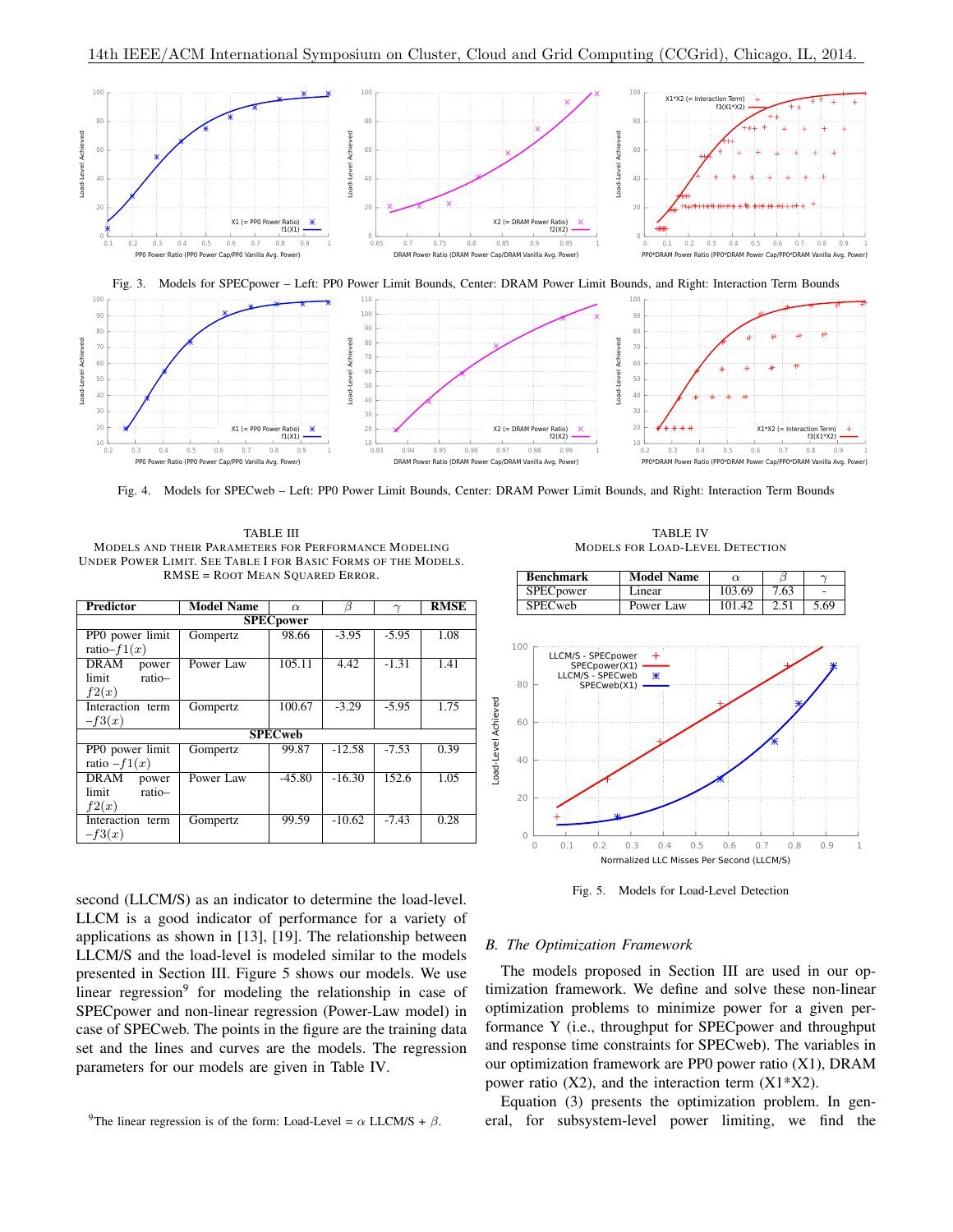smallest power ratio (i.e.,  $X1$  and  $X2$ ) given a performance constraint (i.e., constraint on Y1). As already discussed, we model only the boundaries. As a consequence, we have inequalities in Equation (3).  $f1(X1)$ ,  $f2(X2)$ , and  $f3(X1 * X2)$  from Figures 3 and 4 are used as upper-bound constraints on performance. The set  $\{(PP0R<sub>LB</sub>, PP0R<sub>UB</sub>), (DRAMR<sub>LB</sub>, DRAMR<sub>UB</sub>)\}$  are the upper bound and lower bound for the PP0 and DRAM power limit ratios. The set for SPECpower and SPECweb are  $\{(1.00, 0.10), (1.00, 0.57)\}$  and  $\{(1.00, 0.26), (1.00, 0.93)\}$ respectively. In all our experiments, we solve these non-linear optimization problems using the MINOS solver. 12 **done** 13 **endif**

$$
Minimize: X1 + X2
$$
  
\n
$$
Subject to: \t\t f1(X1) \ge Y
$$
  
\n
$$
f2(X2) \ge Y \t\t (3)
$$
  
\n
$$
f3(X1 * X2) \ge Y
$$
  
\n
$$
Var: PPOR_{LB} \le X1 \le PPOR_{UB}
$$
  
\n
$$
Var: DRAMR_{LB} \le X2 \le DRAMR_{UB}
$$

#### *C. Runtime Algorithms*

We propose runtime power management schemes which leverage the load-level detection model and the optimization framework described in Section IV-A and IV-B, respectively. Our runtime systems can be used in two cases. In the first case, a single application is run on the entire system and in the second case two different applications that needs to run at loadlevels less than 50% are executed. In both cases, appropriate subsystem-level power limits required are identified and set on the system. We propose two different algorithms addressing each case: algorithm without workload consolidation and algorithm with workload consolidation. The algorithm without workload consolidation, used for the first case, is described in Figure 6. The power management scheme monitors the LLC misses for first N seconds and places appropriate power limits on subsystem based on offline models.

```
1 Input: Workload --> W1.
\frac{2}{3} Launch workload W1.
   Calculate LLCM/S over first N seconds.
4 Determine the load-level using the appropriate load-
   level detection model shown in Section IV-A.
5 Set appropriate PP0 and DRAM power limits on all sockets
    using the optimization framework shown in Section IV-B.
```
Fig. 6. Algorithm Without Workload Consolidation

The algorithm with workload consolidation, used for second case, is described in Figure 7. In the second scheme, we consolidate the workload on to a single socket and memory node and launch another workload in the other socket. We also place appropriate subsystem-level power limits on the socket depending on the workload. This scheme was developed as previous work has shown that deploying mixed workloads can smooth the instantaneous power profile of the system and such

| 1<br>2         | Input: Workloads --> W1 and W2<br>Lines 2 through 4 in Figure 6.      |
|----------------|-----------------------------------------------------------------------|
| 3              | if load-level $< 50\%$                                                |
| $\overline{4}$ | then                                                                  |
| 5              | Consolidate the workload W1 on to a single socket and<br>memory node. |
| 6              | Launch workload W2 and confine it to the second                       |
|                | socket and memory node.                                               |
| 7              | for each socket                                                       |
| 8              | do                                                                    |
| 9              | Calculate LLCM/S over first N seconds.                                |
| 10             | Determine the load-level using the appropriate                        |
|                | load-level detection models shown in Section IV-A.                    |
| 11             | Set appropriate PPO and DRAM power limits on the                      |
|                | socket using the optimization framework shown in                      |
|                | Section TV-B.                                                         |
|                |                                                                       |
| 12             | done                                                                  |
| 13             | endif                                                                 |

Fig. 7. Algorithm With Workload Consolidation

deployment can reduce the difference between average and peak power [14]. As we will show in Section V, deploying mixed workloads can help improve the energy proportionality of the system.

# V. EVALUATION

Our runtime system which leverages the models and optimization framework allows us to run a workload at the optimal power limit possible. The runtime system is used to determine the power limit for each subsystem for a particular load-level, the subsystem-level power limit is set on our evaluation system and results are reported. We show results for three workload cases: SPECpower without consolidation (SP) (using algorithm shown in Figure 6), SPECweb without consolidation (SW) (using algorithm shown in Figure 6) and SPEC power+web with consolidation  $(SPW<sup>10</sup>)$  (using algorithm shown in Figure 7). In this section, we look at the impact of our runtime system on energy proportionality, power savings and instantaneous power consumption in each workload case. We use the same experiment setup described in Section III-A.

#### *A. Energy Proportionality*

We are interested in analyzing the energy proportionality of the system. The deviation of the power curve of the system from the ideal power curve is of particular interest to us. To illustrate with an example, Figure 2 shows the average power consumed by the testbed running SPECpower benchmark at each load-level, the hypothetical linear power trend and the hypothetical ideal energy proportional power trend for the system. We would like the area between the system and the ideal power trend to be as small as possible. Henceforth, this

<sup>&</sup>lt;sup>10</sup>In the SPW case: (1) SPECweb is launched first, followed by SPECpower, (2) The runtime for SPEC power is changed to 420 seconds, (3)  $X\%$  load-level of SPECpower + X% load-level of SPECweb is reported as 2∗X% load-level for the system. For example, 10% load-level of SPECpower and SPECweb is reported as 20% load-level for the system and (4) The maximum load-level we could achieve on a single socket and memory node while maintaining performance was 43% for SPECpower and 46% for SPECweb. Therefore, we show results only to a maximum of 80% load-level for SPW (i.e., 40% SPECpower + 40% SPECweb).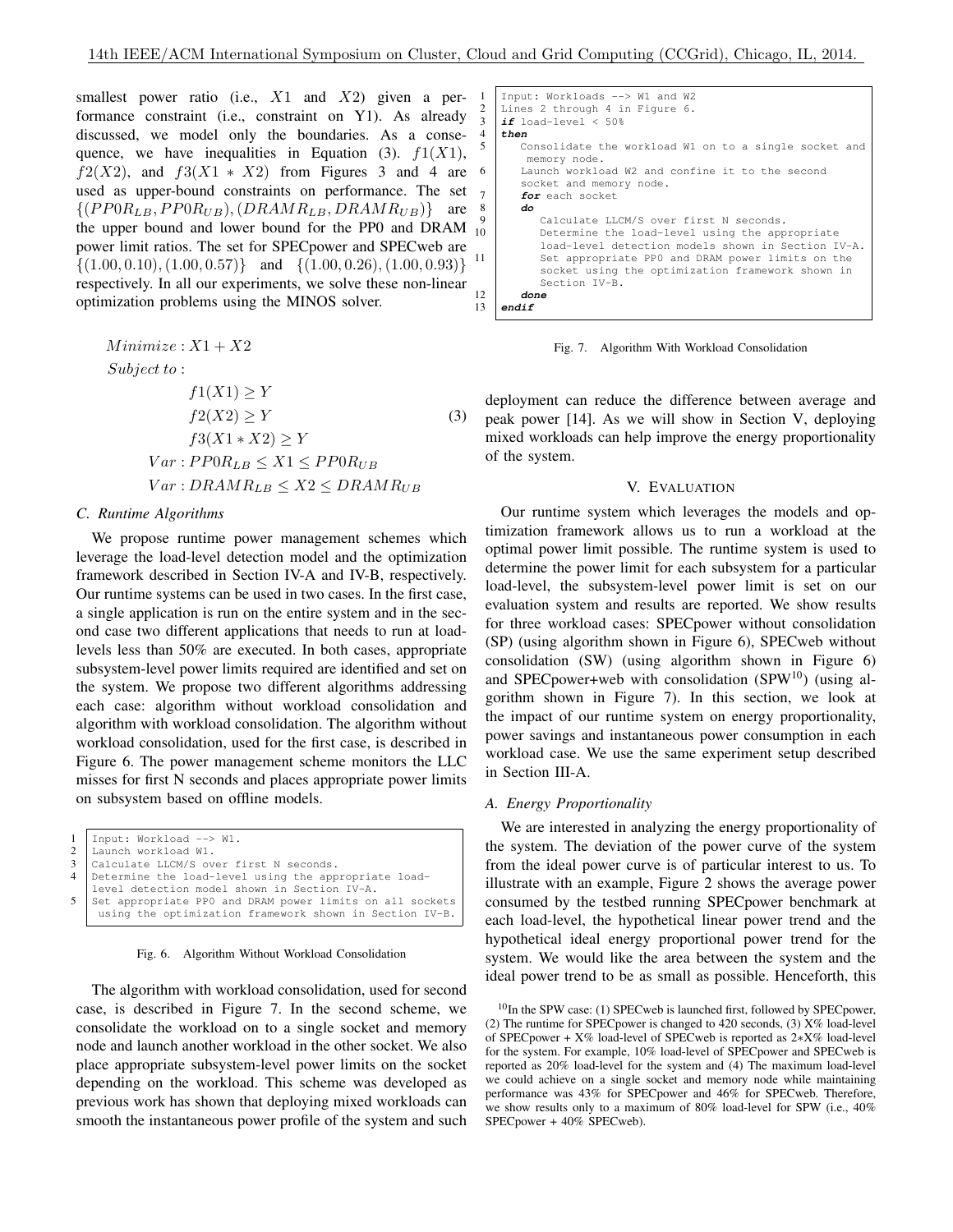





Fig. 9. Energy Proportionality – Left: SW, Right: SW With Runtime System



Fig. 10. Energy Proportionality – Left: SPW, Right: SPW With Runtime System

area will be referred to as *energy proportionality gap (EPG)*. We are also interested in the linearity of the system power curve which is the area between the system power trend and linear trend. Henceforth, this area will be referred to as *linear deviation gap (LDG)*.

Figures 8, 9 and 10 show the energy proportionality at different load-levels for the three workload cases with and without the runtime system. The Y-axis represents the percentage of peak power $^{11}$  consumed by the system or subsystem and X-axis represents the load-level. The ideal case (green line) consumes 40% of peak power at 40% load-level, 60% of peak power at 60% load-level and so on. We show the energy proportionality for the full system, PKG, DRAM, PP0, and *Uncore* (PKG-PP0) [3]. We emphasize that all the results shown are measurements from running the three workload cases on a *real system*. The target throughput is achieved within a range of 2% and the response time constraints are maintained for SPECweb benchmark in all the cases reported. As observed, we achieve energy proportionality for the full system only at 80% or higher load-levels. We want to stress that the

<sup>11</sup>Peak power is the average power consumed at the 100% load-level of the vanilla run of that workload.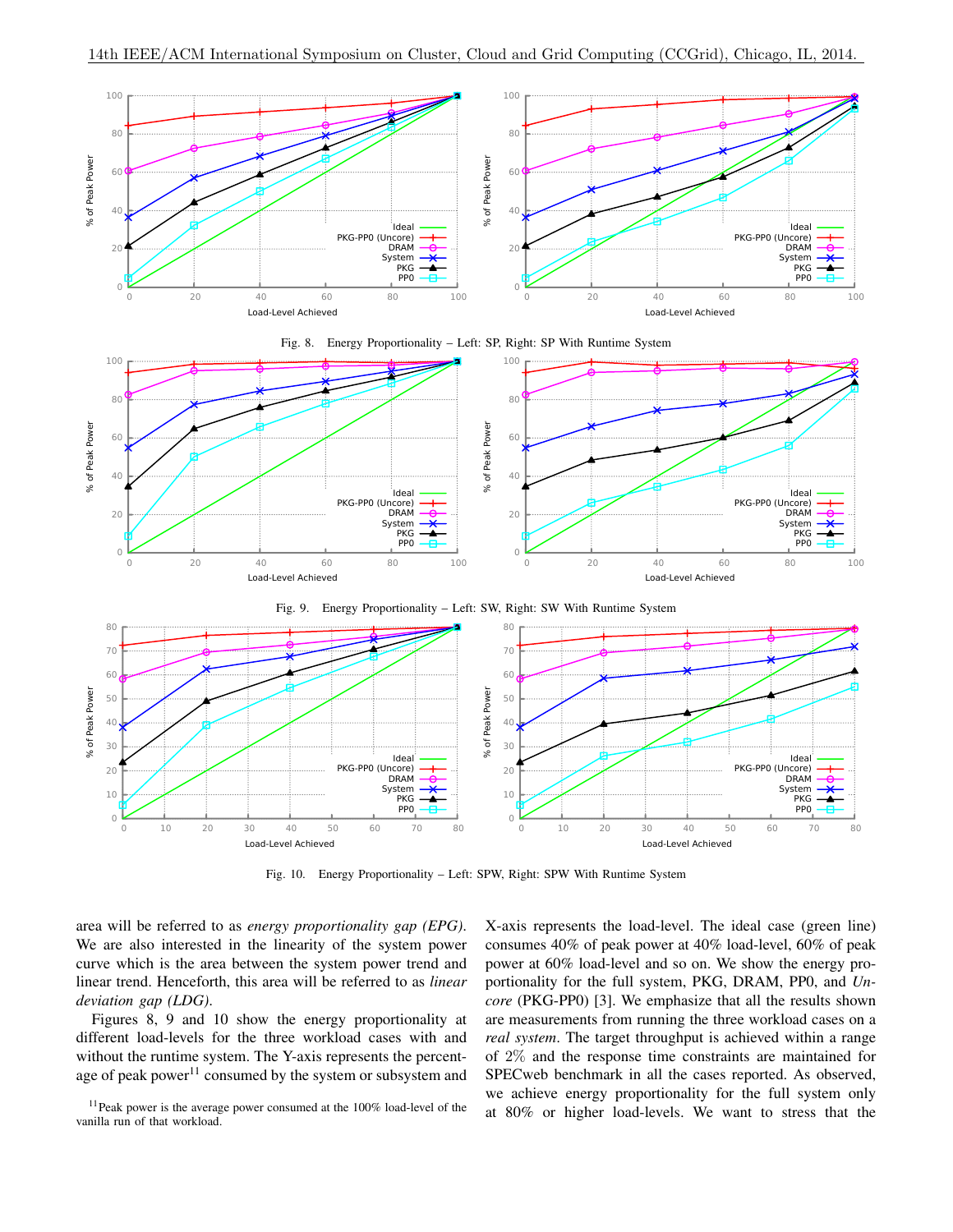system consumes 120 watts when idling which is 36.51% and 54.88% of peak power for SPECpower and SPECweb, respectively. However, there is energy proportionality improvement even at low load-levels. PP0 subsystem followed by PKG achieves the best energy proportionality improvement. PP0 and PKG achieve better-than-energy-proportional operation for load-levels 40% and 60% or higher respectively. The DRAM subsystem achieves only a negligible improvement in energy proportionality. Overall, we observe that the opportunity to achieve ideal energy-proportional power consumption reduces as the load-levels decrease.



Fig. 11. EP Metric (RS - With Runtime System)

We quantify the EPG using the EP metric [23]. The EP metric is calculated as shown in Equation 4 where  $Area_{System}$ and  $Area_{Ideal}$  represent the area under the system and ideal power curve respectively. A value of 1 for the metric represents an ideal energy-proportional system. A value of 0 represents a system that consumes a constant amount of power irrespective of the load-level. A value greater than 1 represents a system which is better than energy-proportional.

$$
EP = 1 - \frac{Area_{System} - Area_{Ideal}}{Area_{Ideal}} \tag{4}
$$

Figure 11 shows the EP metric value for full system and subsystems for the three different workload cases. As evident from the figure, we improve the energy proportionality in all cases. In case of PP0 subsystem, we achieve EP metric  $> 1$ in all the three workload cases. At the full system-level, SP has the best energy proportionality and SW has the worst. SPW achieves energy proportionality that is greater than SW and less than SP. Similar behavior is observed even in the case of subsystems. This makes an interesting case for corunning two different workloads in order to achieve better energy proportionality.

The LDG is quantified using LD metric [27]. The LD metric is calculated using Equation 5. For an linear energyproportional system, the LD metric will be 0. LD metric  $> 0$ and < 0 indicate superlinear and sublinear energy proportional systems.

$$
LD = \frac{Area_{System}}{Area_{Linear}} - 1
$$
 (5)



Fig. 12. LD Metric (RS - With Runtime System)

Figure 12 shows the LD metric value for full system and subsystems for the three different cases. At the full systemlevel, our runtime system changes the LD metric to negative in all workload cases. In case of the subsystems, the LDG for DRAM and *Uncore* see negligible improvement. However, the LD metric for PP0 and PKG subsystem become negative due to our runtime system in all cases.

#### *B. Power Savings*

Here we report the power-saving results for the three different workload cases. Figure 13 shows the power savings due to our runtime system for different load-levels for the system and the subsystems. The best power savings came from the SW workload for the full system. We save up to 11%, 15% and 12% for SP, SW and SPW respectively. We observe that the highest power savings is achieved at different load-levels for each workload case.

At the subsystem-level, all of the power savings came from the PP0 subsystem. Moreover, The best power savings across all workloads and load-levels is consistently achieved for the PP0 subsystem. We save upto 32%, 48% and 42% of PP0 power for SP, SW and SPW respectively. The rest of the subsystem (including DRAM) provided no or negligible power savings. However, our runtime system was able to determine the optimal DRAM-level power limit to meet the performance targets. Placing appropriate power limits, even though we get negligible power savings from DRAM subsystem, has advantages with respect to improving the instantaneous power profile of the server.

# *C. Instantaneous Power Profile*

Power provisioning is directly dependent on the instantaneous power consumption of the servers. Figure 14 shows the cumulative distribution functions (CDFs) of instantaneous power profile of the three workload cases. The CDFs present the percentage of time spent at or below a given percentage of the maximum power limit possible for PKG+DRAM subsystems. The maximum power limit possible for our dual-socket server for the PKG+DRAM subsystems is 510 watts [2], [26].

In each workload case, our runtime system is capable of narrowing the range of instantaneous power used by the server.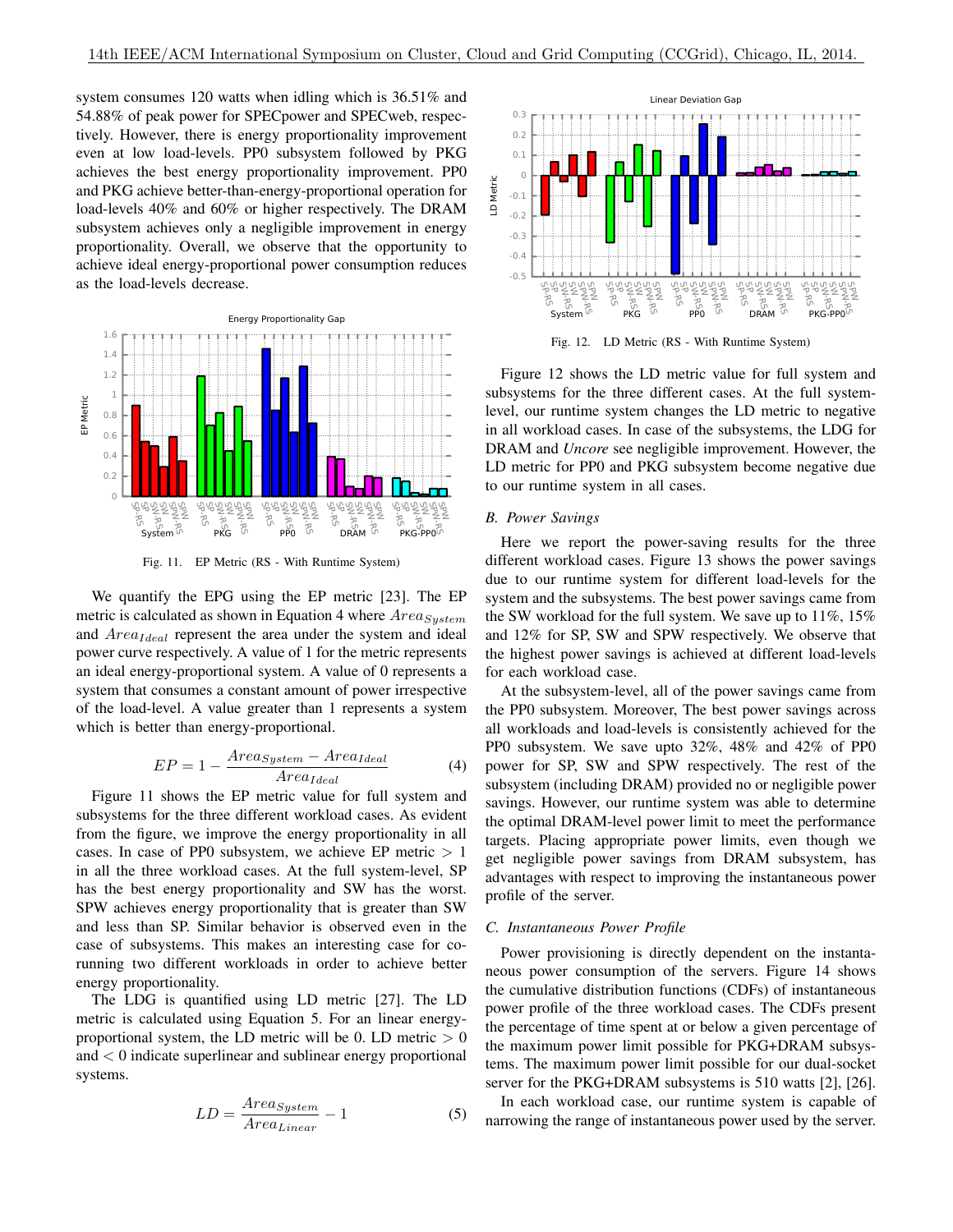

Fig. 13. Power Savings Achieved Due to the Runtime System – Left: SP, Center: SW amd Right: SPW



Fig. 14. Instantaneous Power Consumption Distribution – Left: SP, Center: SW amd Right: SPW (RS = With Runtime System)

Such narrow power range provides two advantages: (1) by removing the small number of instances in which the vanilla run's CDF intercepts the 100% line, we will able to support more resources under the same power budget and (2) we reduce the difference between average and the instantaneous peak power drawn. The SPW workload case with the runtime system, similar to energy proportionality, has a distribution which is narrower than SW. Such characteristics provide strong arguments for co-running workloads to improve the energy proportionality of servers at low utilization and help implement better power provisioning strategies.

#### VI. RELATED WORK

#### *A. Power Provisioning*

Pelley et al. [21] proposed *power routing* which assigns servers to power distribution units (PDUs) using a scheduling (linear programming) algorithm. The organize the PDUs into a shuffled topology instead of the traditional primary and secondary PDU organization. Using power routing they dynamically assign servers to PDUs and balance the power drawn across different AC phases. Our work focuses on how local (server-level) power capping can help reduce peak power consumption thereby allowing us to bear more resource under a given power budget.

Fan et al. [14] study the improvements to peak power consumption of a group of servers due to the improvements in non-peak power efficiency using their power model. They provide analytical evidence that shows energy-proportional systems will enable improved power capping at the datacenter level. This paper complements Fan et al. by showing empirical evidence on the improvement in instantaneous power consumption of enterprise applications by way of non-peak power efficiency enhancements.

Govidan et al. [15] have developed provisioning techniques based on statistics of application power usage. They identify and exploit statistical properties of power usage for systematic under-provisioning and *over-booking* of power. The work also introduces the notion of short fuses which deals with maintaining power cap at different hierarchies of power distribution in a data center. Our work deals server-level power capping and it effects on performance of latency-sensitive applications. The effects of such power capping at the data center-level is an avenue for future research.

## *B. Energy Proportionality of Enterprise Applications*

Wong et al. [27] provide an infrastructure for improving the energy proportionality using server-level heterogeneity. They combine a high-power compute node with a low-power processor essentially creating two different power-performance operation regions. They save power by redirecting requests to the low-power processor at low request rates thereby improving energy proportionality. While both of our work looks at increasing the energy proportionality by improving linear deviation, this work does not require additional hardware setup and operates on commodity servers.

In our previous work [26], we have studied the effects of RAPL power limiting on the performance, energy proportionality and energy efficiency of the SPECpower benchmark. In this paper, we improve upon our previous work by creating a runtime system to decrease the energy proportionality gap. To design this runtime system, we use a load-detection model and optimization framework which uses statistical models for capturing the performance of an application under power limit. We also discuss the effects of subsystem-level power limiting on the instantaneous power consumption augmenting our previous work.